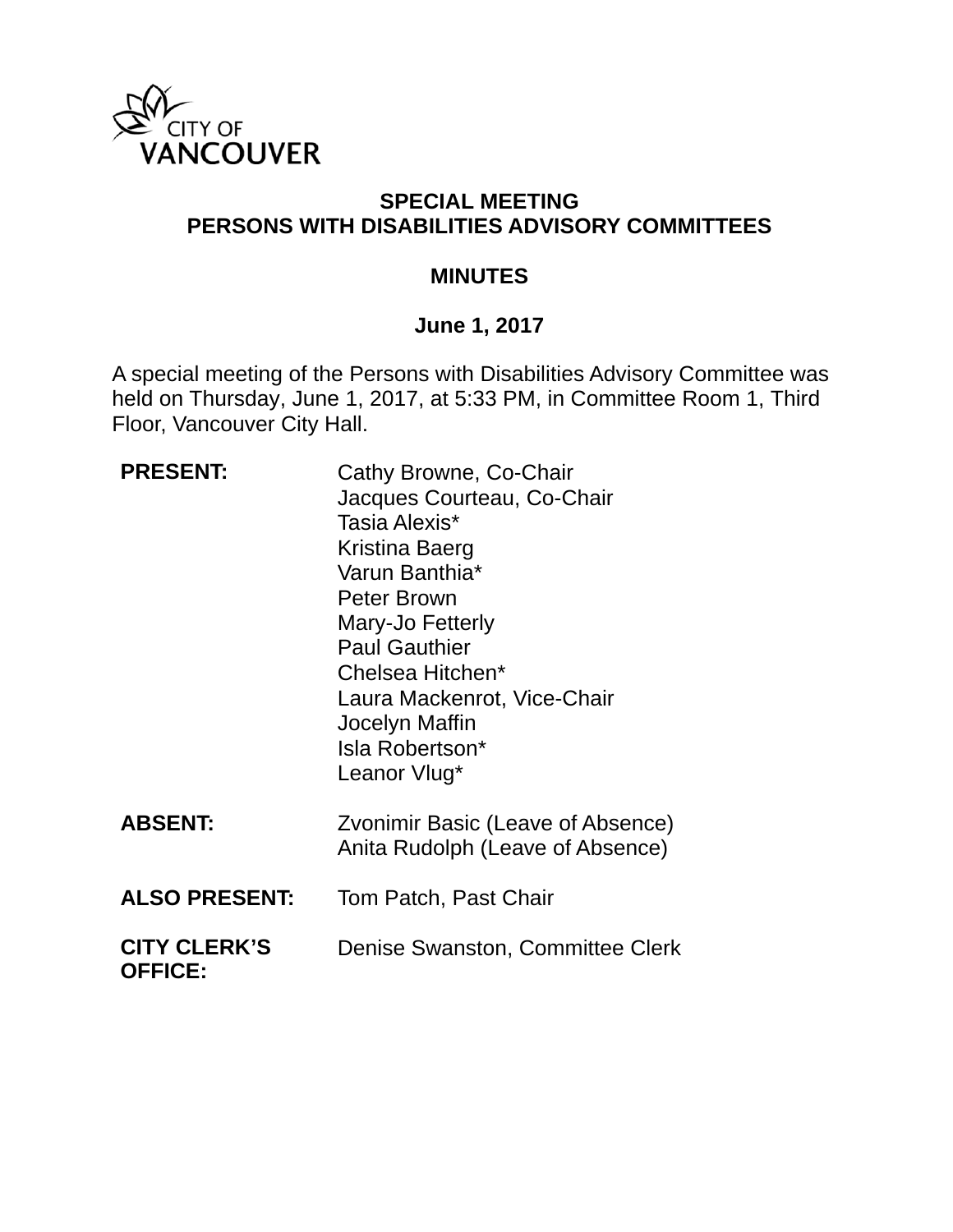#### **Leave of Absence Requests**

MOVED by Laura Mackenrot SECONDED by Peter Brown

> THAT the Persons with Disabilities Advisory Committee approve Leaves of Absence for Zvonimir Basic and Anita Rudolf for today's meeting.

CARRIED UNANIMOUSLY

(Tasia Alexis, Chelsea Hitchen, Isla Robertson and Leanor Vlug absent for the vote)

## **1. Approval of 2017 Work Plan**

MOVED by Cathy Browne SECONDED by Varun Banthia

> THAT the Persons with Disabilities Advisory Committee approved the 2017-2018 Work Plan as circulated.

CARRIED UNANIMOUSLY

(Tasia Alexis, Chelsea Hitchen, Isla Robertson and Leanor Vlug absent for the vote)

## **2. Pearson Dogwood Re-development Application**

\* \* \* \* \*

*At 5:41 pm Varun Banthia declared Conflict of Interest on Item No. 2 as he is a Vancouver Coastal Health employee. He left the room and did not return until the conclusion of the item.* 

\* \* \* \* \*

Paul Gauthier, chair, housing subcommittee, and Tom Patch, past chair of the Persons with Disabilities Advisory Committee, provided a brief background on the Pearson Dogwood development application and responded to various questions and comments from the Committee.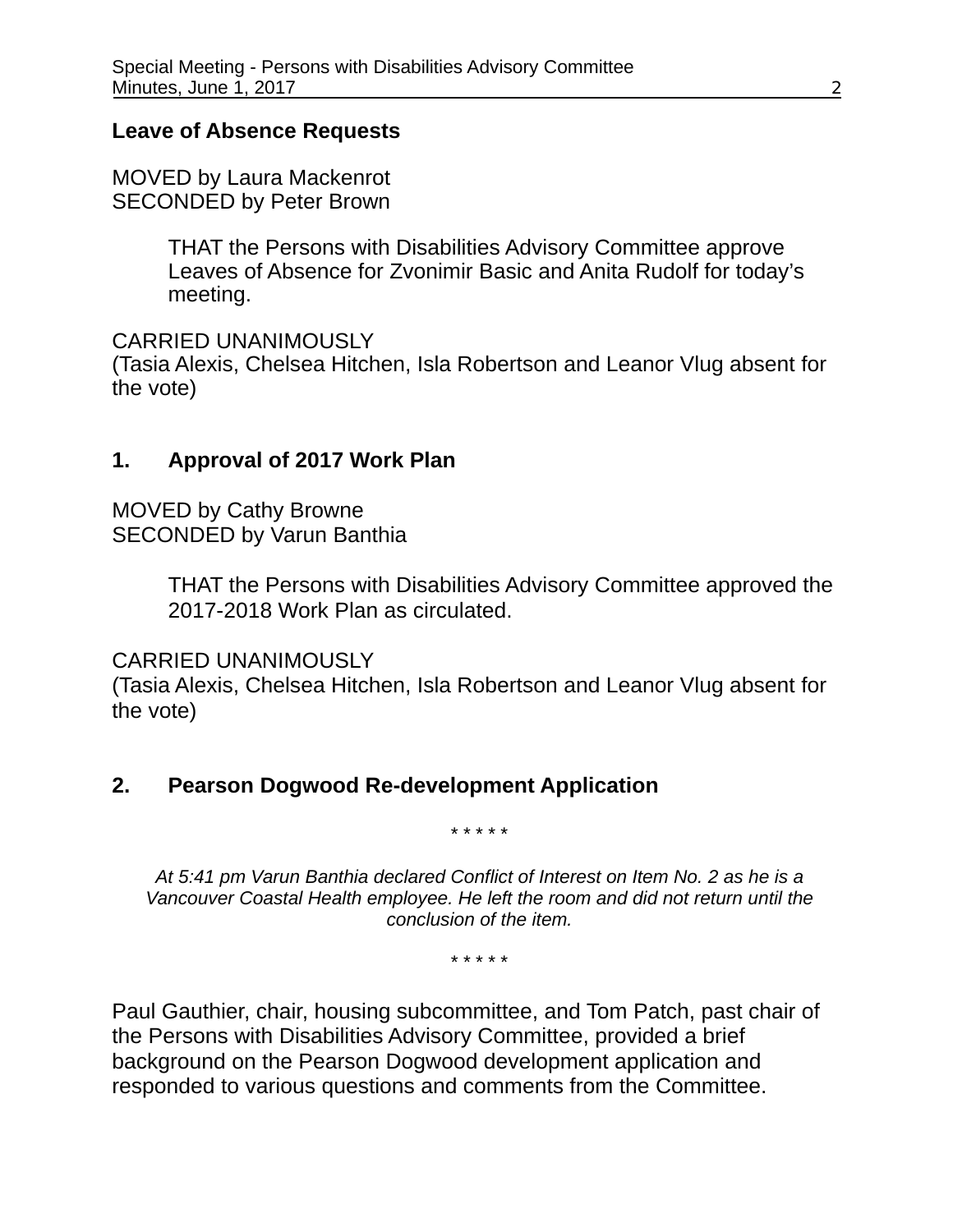#### MOVED by Paul Gauthier SECONDED by Peter Brown

#### WHEREAS:

- 1. An application has been submitted to the City of Vancouver (the "City") for rezoning of the Pearson Dogwood lands;
- 2. A public consultation process is underway;
- 3. The George Pearson Centre ("GPC") is being closed and the building demolished;
- 4. The residents of GPC will be re-housed by Vancouver Coastal Health ("VCH") on the same site ("VCH Units");
- 5. The Persons with Disabilities Advisory Committee, Disability Alliance BC and Pearson Residents Redevelopment Group have agreed to the housing options for Pearson residents (the "Consensus Agreement");
- 6. The Persons with Disabilities Advisory Committee adopted a motion on March 31, 2016, which stated that its support of the rezoning application would be contingent on several conditions being met;
- 7. The City, VCH and the Developer have subsequently taken steps to address the concerns expressed in those conditions:
	- i. The City will ask their non-profit operating partners to make available up to 10 accessible units to Pearson residents who qualify for social housing. VCH will ensure that necessary supports are funded for that tenant. These units will be in addition to the 114 VCH Units that are part of the rezoning application;
	- ii. At least 5% of all social housing will be "accessible" units in accordance with the City's Housing Design and Technical Guidelines. City staff will support PDAC's request that 50% of that accessible housing be designed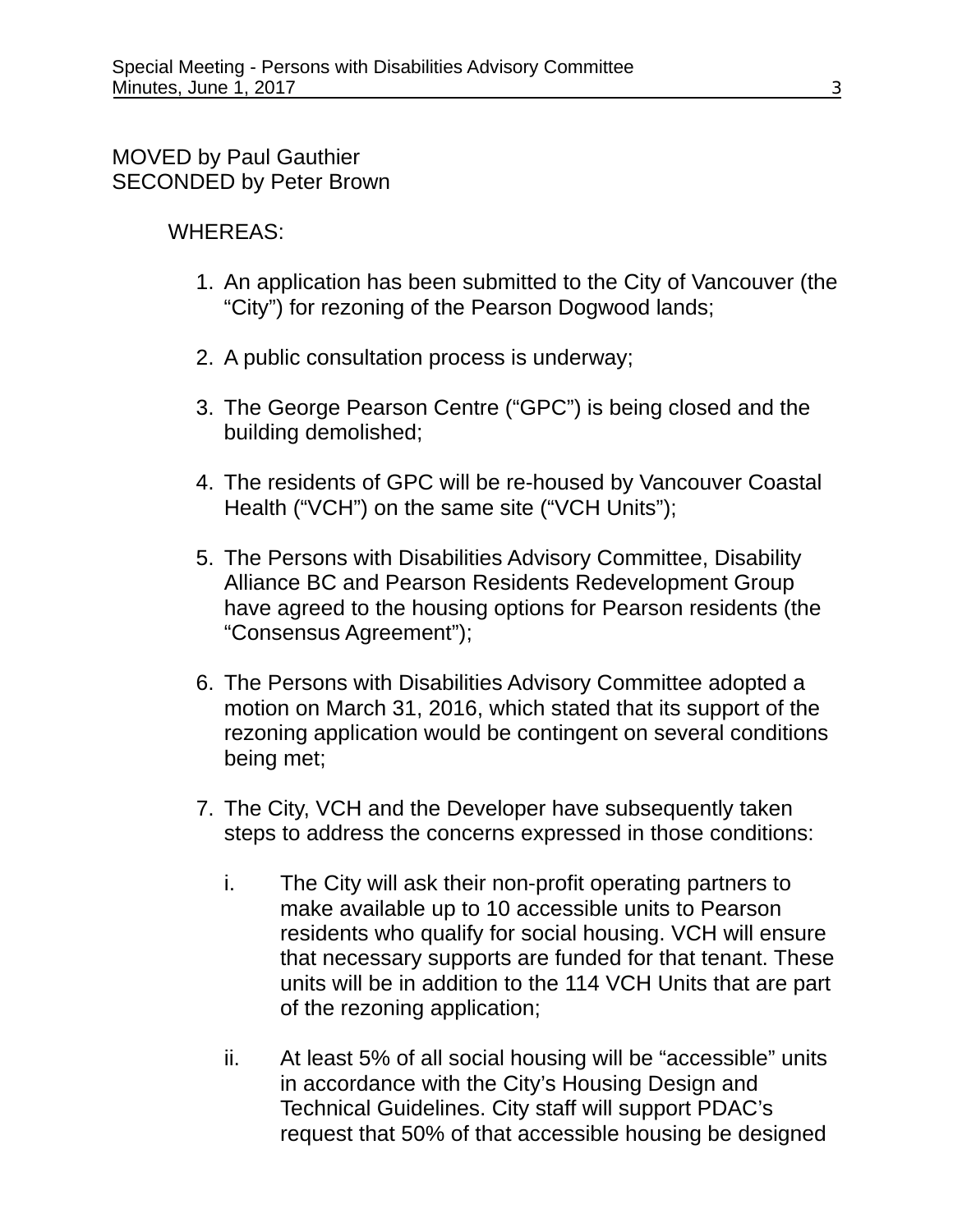for persons using power wheelchairs. The Housing Design and Technical Guidelines do not apply to market housing on the site; however, the adaptable housing provisions of the City's Building Bylaw do apply;

- iii. The rezoning proposal will provide 50 of the VCH Units be developed in Phase 1, 40 in Phase 2, and the remainder in Phases 3-5. The proposal will include language that will permit some variation from the numbers in Phases 2-4, with approval of the City and based on the interests of the residents;
- iv. VCH has identified alternate purposes for the four- and six-person units in the future event that they are not a desired housing option for people with disabilities. These include low threshold/low intensity rehabilitation for people who can rehabilitate in a homelike environment and then transition to more independent living (slow-stream rehabilitation), conversion to supportive housing for seniors or respite. Alternatively, the housing could be sold as a co-housing, cooperative living model;
- v. VCH has developed a care model for Pearson residents, which is described in its Project Overview, that is consistent with the principles of the Consensus Agreement; and,
- vi. Design Guidelines for the development are in progress. City staff will provide some opportunity to PDAC to review them and provide input related to accessibility issues.
- 8. Plans for a therapeutic pool on the site to replace the Stan Stronge pool have not been finalized.

THEREFORE BE IT RESOLVED THAT the Persons with Disabilities Advisory Committee recommends approval of the application to rezone the Pearson Dogwood lands subject to the conditions that:

A. The VCH Units be developed consistently with the consensus agreement;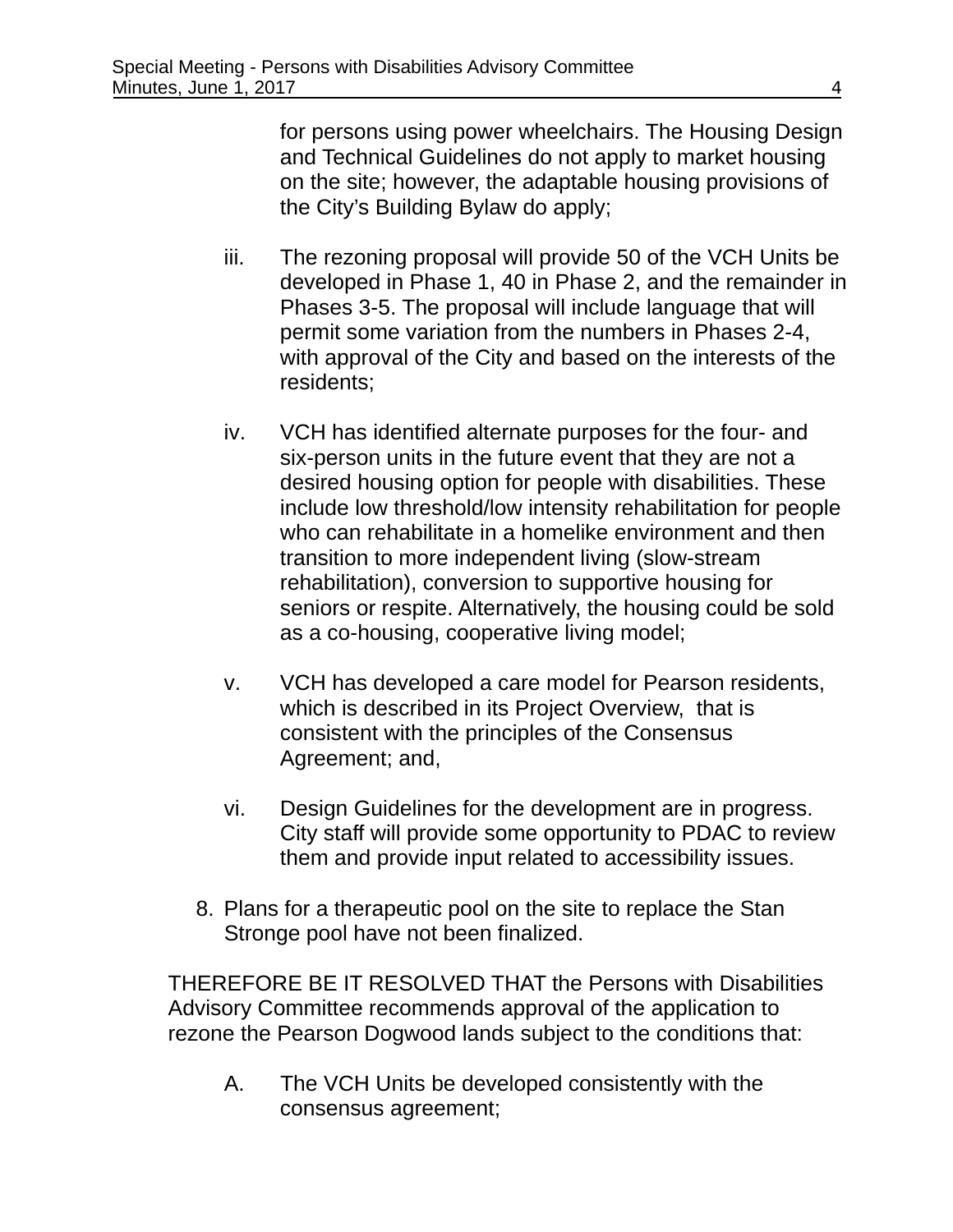- B. The Developer and VCH continue to work with the parties to the consensus agreement to ensure that the VCH Units are designed and supported in accordance with that agreement;
- C. City Staff continue to consult with PDAC to ensure that all public spaces, amenities and facilities on the site, including parks and walkways, the farm, the pool, the community health clinic, public transit and any retail space be designed to maximize inclusion of persons with disabilities and in accordance with principles of universal design and best practices.
- D. The Developer and VCH confirm plans for a therapeutic pool on the site unless they provide plans for a therapeutic pool at another site that demonstrably meets the needs of the Stan Stronge pool user community.

AND BE IT FURTHER RESOLVED THAT the Committee authorizes the Committee co-chairs and/or the chair of the Housing Subcommittee to present the Committee's recommendations to Council.

## CARRIED

(Mary-Joe Fetterly opposed) (Varun Banthia absent for vote due to conflict of interest)

## **ADJOURNMENT**

MOVED by Isla Robertson SECONDED by Peter Brown

THAT this meeting be adjourned.

CARRIED UNANIMOUSLY (Varun Banthia absent for vote)